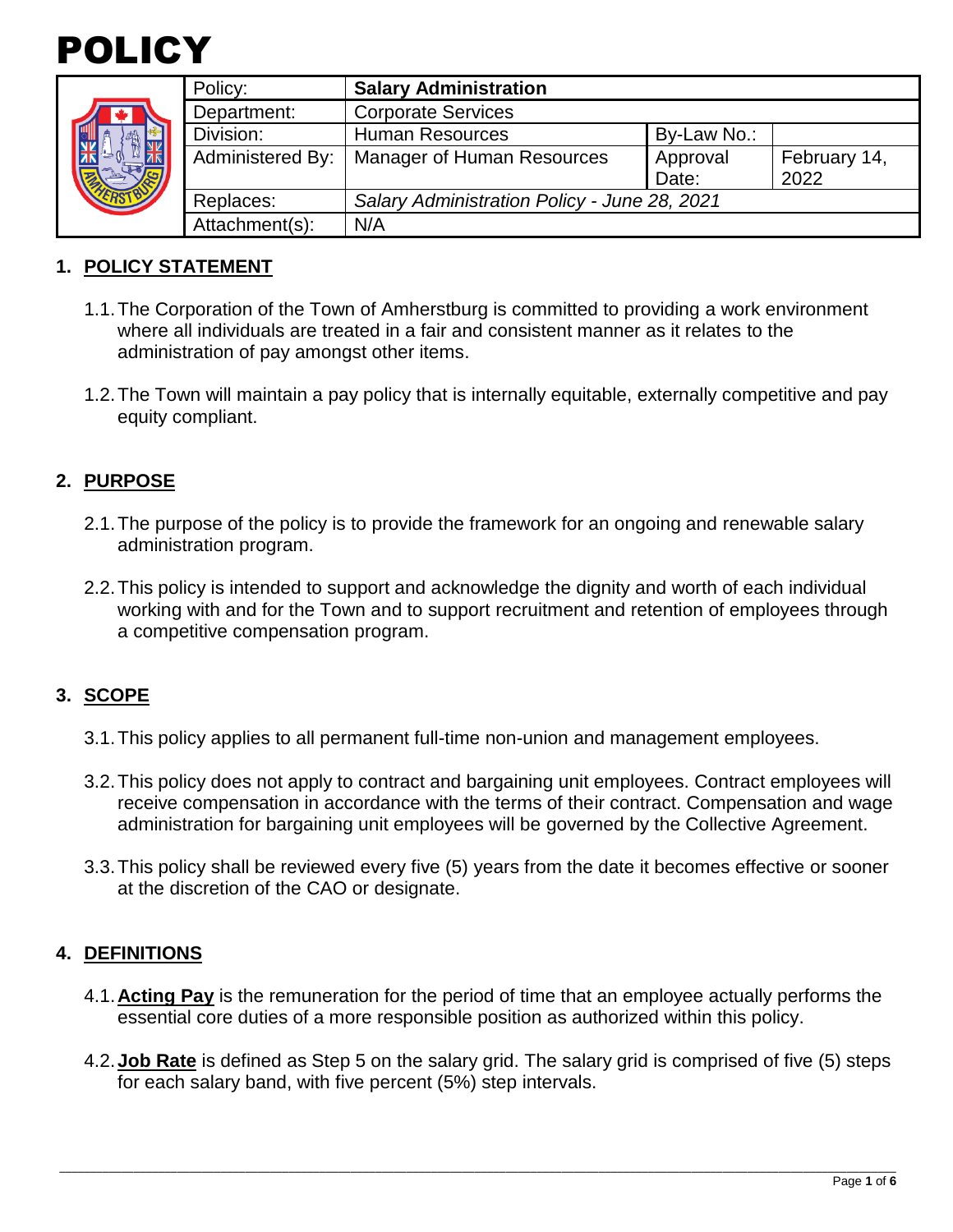- 4.3.**Performance** is the action or process of carrying out or accomplishing an action, task or function.
- 4.4.**Red-Circle** occurs when an incumbent is in a position where the Job Rate of the Salary range is less than the current pay of the incumbent. As a result, the current pay of the incumbent will be "red-circled", or held at the current rate until such time as that rate is within the pay band for the position.
- 4.5.Common definitions, acronyms, and terms are available in the Glossary located on the Town's Policies webpage.

# **5. INTERPRETATIONS**

5.1.Any reference in this policy to any statute or any section of a statute shall, unless expressly stated, be deemed to be reference to the statute as amended, restated or re-enacted from time to time. Any references to a by-law or Town policy shall be deemed to be a reference to the most recent passed policy or by-law and any replacements thereto.

### **6. GENERAL CONDITIONS**

### 6.1.**Salary Structure and Salary Bands**

- 6.1.1. Employee salaries will be determined with regard to a grading system that defines a minimum and a maximum amount for each salary band. Each salary band is comprised of a job rate and a salary range from 80% to 100% of that job rate. Subject to Council approval, these bands shall be adjusted for inflation annually.
- 6.1.2. Employees are only eligible for a step increase after they have completed their probationary period.

### 6.2.**Hours of Work**

6.2.1. All non-union salary bands are established on the basis of a 37.5 hour work week. All non-union employees are expected to work a 37.5 hour work week as a minimum. The actual work schedules shall be subject to CAO approval.

#### 6.3.**Lieu Time**

- 6.3.1. Management employees are not eligible for overtime pay. The Town recognizes that managers are typically required to attend Council meetings, attend to Town business via the use of remote technology after hours, and generally work more than 37.5 hours per week on average. In recognition of such additional time, all management employees are entitled to (1) week of paid leave.
- 6.3.2. This lieu week must be used in the year that it is granted and has no cash value. Employees who begin work or accept a management position with the Town part way through a calendar year shall be awarded a proration of the (1) week lieu time.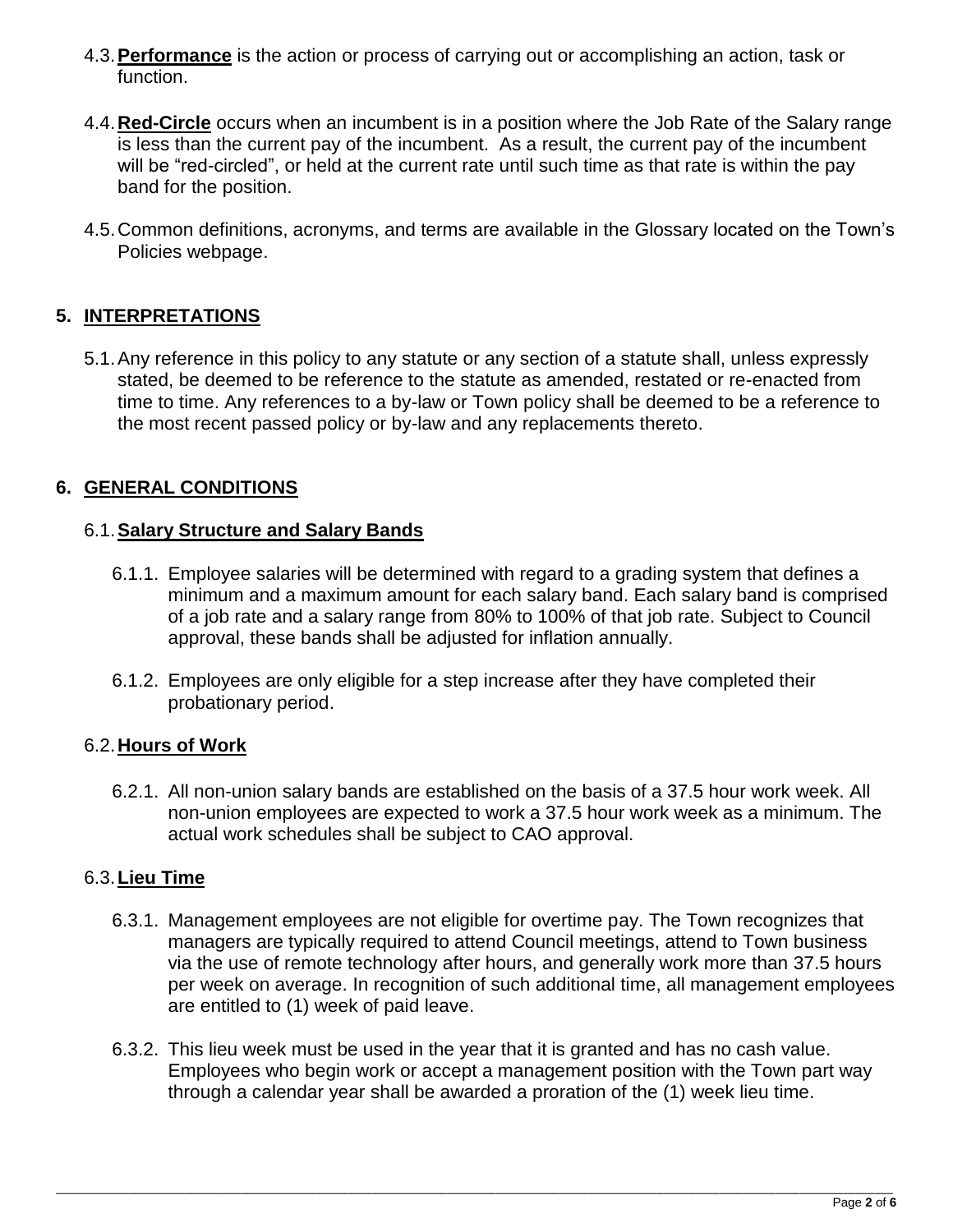6.3.3. Additionally, at the sole discretion of the CAO, employees who have been asked to work an inordinate amount of extra time for specific projects or other operational reasons may be awarded additional lieu time under the same terms and conditions noted above.

### 6.4.**Overtime**

6.4.1. Other non-union employees, who are not managers, are eligible for overtime pay. Overtime pay is paid for all work in excess of 37.5 hours in a week. All overtime work must be preauthorized by the employee's supervisor. All overtime will be paid at a rate of time and one half  $(1 \frac{1}{2} x)$  the employee's normal hourly rate. The employee shall have the option of converting the overtime pay to paid time off (lieu time). Any unused lieu balances will be paid out with the last pay of the calendar year.

### 6.5.**Management/Non-Union Compensation Administration**

- 6.5.1. Management shall actively participate in the administration of employee compensation during the course of an employee's career – recruiting the employee into their new role, establishing an appropriate level of compensation that reflects their responsibility, skills and competencies, reinforcing learning to support career growth and managing market and organizational pressures.
- 6.5.2. The Senior Management Team shall provide advice and recommendations ensuring compensation decisions are in keeping with the Town's compensation philosophy and guiding principles and overall internal equity is maintained. They will help facilitate initial compensation recommendation discussions and provide final recommendations for approval by the CAO.

### 6.6.**Assigning Compensation**

6.6.1. When determining the appropriate level of compensation for an employee, their overall performance will be considered, as well as the extent to which an employee's skills and capabilities have developed to perform their expected job accountabilities. The appropriate salary range positioning for an employee, will be reflective of their contribution and determined in accordance with this Policy.

### 6.7.**Salary Ranges**

- 6.7.1. Salaries fall between 80% (minimum) and 100% of the job rate, and are reflective of:
	- 6.7.1.1. Employees still developing the required skills for the position (i.e., employees without sufficient time in a role to measure sustained satisfactory performance);
	- 6.7.1.2. Employees with sustained, less than satisfactory performance; and
	- 6.7.1.3. Entry-level hires.
- 6.7.2. Job Rate
	- 6.7.2.1. The Job Rate (100%) is reserved to reflect the level of "full competence" in the job. This represents the maximum base salary achievable for all employees and should only be awarded when the employee has demonstrated the on-going skill, ability and motivation to fully and satisfactorily perform all aspects of their job.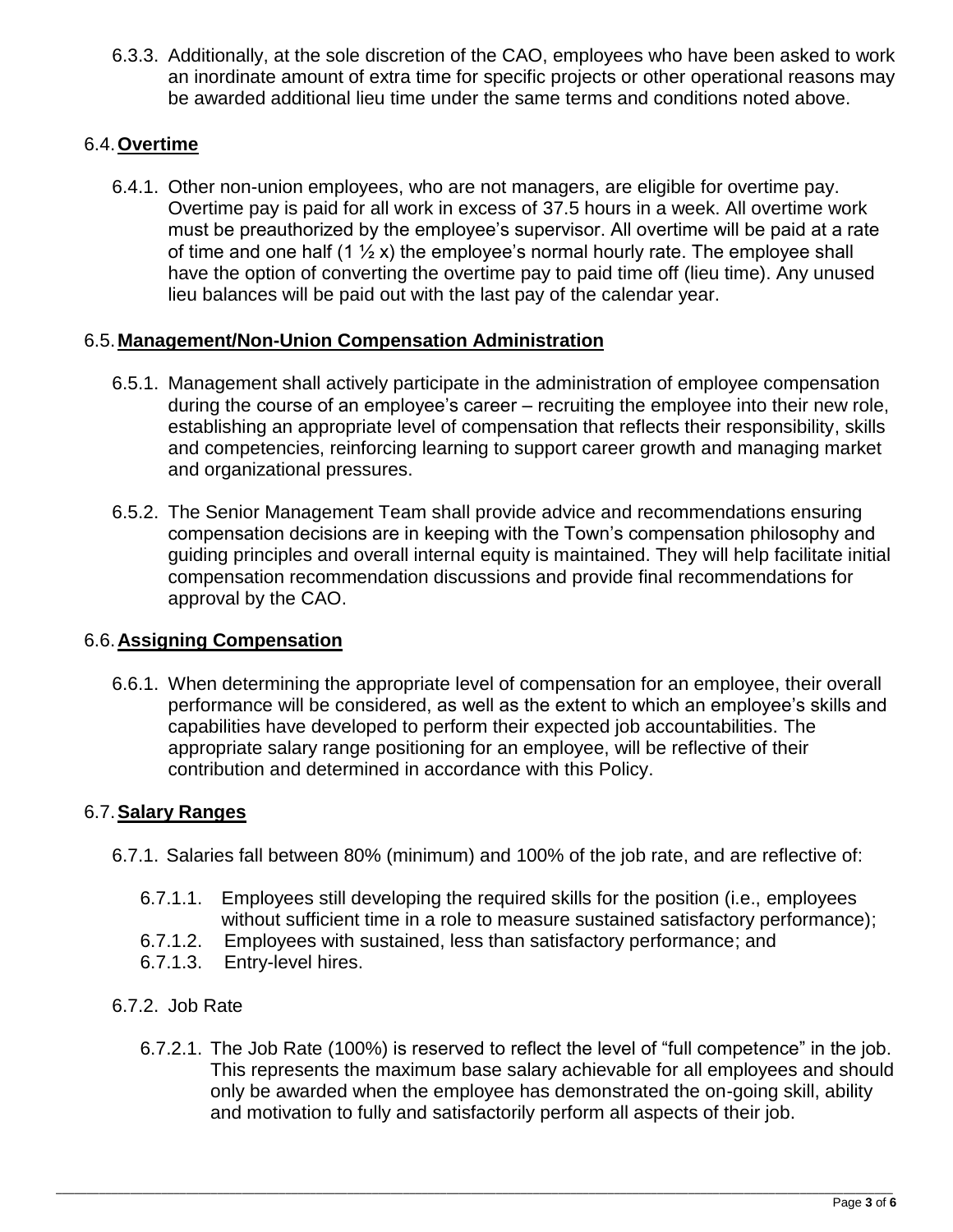### 6.8. **Annual Increases**

6.8.1. Annual overall increases to the salary grid (i.e. inflationary increase) shall be effective on January 1 of the year.

### 6.9. **How Contribution is Assessed in a Salary Range**

- 6.9.1. In a salary range, an employee's performance is the measure of contribution and performance and is an important component of determining base salary as the employee moves through the salary range. Any increase awarded should be primarily driven by an employee's performance demonstrated over a period of time. The size of the adjustment is impacted by the following factors:
	- 6.9.1.1. The employee's current placement within the salary range; and
	- 6.9.1.2. The employee's current and sustained level of performance.
- 6.9.2. When determining the appropriate level of award for an employee, it is important to consider their overall performance rating resulting from the performance evaluation process, as well as the extent to which an employee has demonstrated the required skills and capabilities to perform the expected job accountabilities.

### 6.10. **New Employees**

- 6.10.1. When hiring a new employee, the initial step in the salary determination process is to identify the pay level within which the vacancy or new job falls. Once this has been confirmed, the salary range associated with the pay level establishes the parameters within which an appropriate salary for the new employee may be established.
- 6.10.2. Starting a new employee at a lower step in the salary range provides some latitude to provide annual increases that reflect the employee's performance toward 'full competence and performance' and also ensures some internal equity of salaries relative to other longer-term employees currently in a same functional group. Some flexibility is required, however, to accommodate those situations where the new employee has significant prior experience in a similar position or brings special skills that reduce the on-the-job learning period. In any event, a longer term salary management plan that reconciles the expected learning curve of the employee with a progression toward the job rate must be established. Human Resources and the Director for the department can be expected to provide assistance in this regard.

# 6.11. **Promotions**

6.11.1. Promoting an employee from one job level to a higher job level generally involves the filling of a vacant, pre-approved and/or internally posted position or a situation where an employee's job has evolved to reflect significantly changed accountabilities and has been approved at the higher level through the job evaluation process. Promotional increases must ensure the employee's new salary is at least at the minimum of the new salary range and in any event no less than 3% of the employee's current rate. Again, when determining appropriate compensation, careful consideration of providing compensation that is truly reflective of the job/position expectations, the employee's capability, the expected timeframe to 'full competence' and how the employee's salary is viewed relative to other employee salaries and performance is required.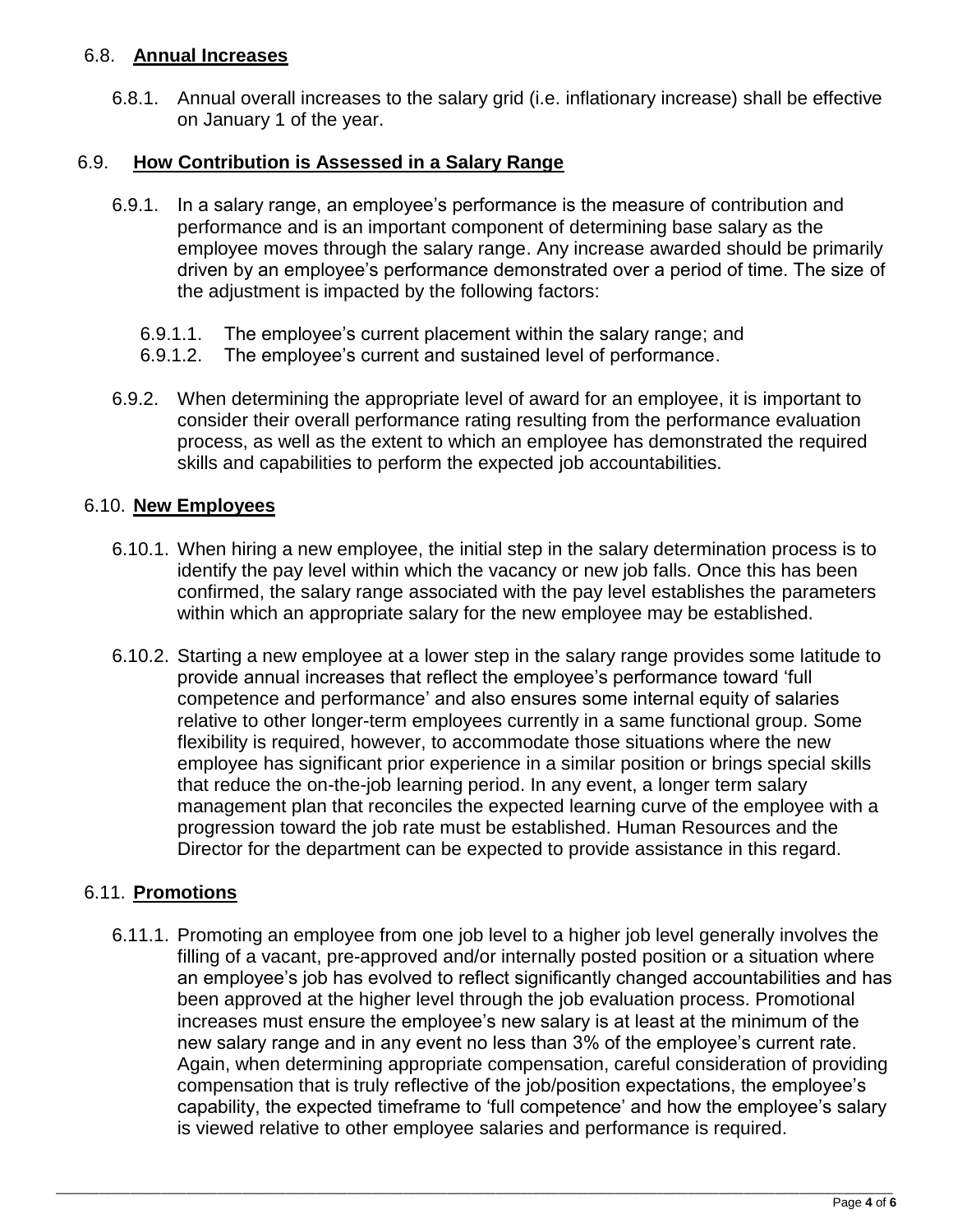### 6.12. **Reconsideration of Positions**

- 6.12.1. In the event that the duties and responsibilities of a position are altered from the original ratings assigned to the position, a request may be submitted that the position be re-rated using the following process:
	- 6.12.1.1. The request for the position to be re-rated is submitted to the appropriate manager on the "Request for Re-Evaluation" form with an updated job description and any other supporting documentation. The Manager is to consult with the Human Resources Manager with regard to the merit of the request within the Job Evaluation System and the completeness of the documentation.
	- 6.12.1.2. The Manager shall submit the request to the Director for consideration. The Director shall then submit the request to the CAO. A request approved by the Director will be forwarded to the Job Evaluation Committee. In the event that the Director's position is to be re-evaluated, the request is to be approved by the CAO.
	- 6.12.1.3. The Job Evaluation Committee shall review requests received for re-rating on a semi-annual basis utilizing the existing salary administration program.

# 6.13. **Demotions**

6.13.1. If an employee is demoted or is moved involuntarily to a position in a lower salary grade for non-disciplinary or performance reasons, the present salary level should be continued, unless there is a compelling reason for not doing so. The salary is considered to be "red-circled" when it exceeds the job rate of the range. This means that the base salary is frozen until such a time when it is once again aligned with the job rate in the salary range of the new lower level position (recall that the job rates generally experience regular increases over time as the market dictates). This approach ensures that the employee is earning a base salary that is commensurate with the level of work accountabilities and responsibilities associated with their assigned role level. When an employee is demoted for disciplinary or performance related reasons, their salary should be adjusted to the job rate of the new position.

# 6.14. **Temporary Transfers or Acting Positions**

- 6.14.1. An employee transferred to a new job/position on a short-term or temporary assignment shall be paid as follows:
	- 6.14.1.1. If the transfer is for **more than fifteen (15) consecutive working days** and is to a position in a higher salary grade:
		- 6.14.1.1.1. The employee's pay rate shall be Acting Pay and shall commence at the greater of Step 1 of the salary grid transferred to or an increase of 5% of the employee's salary in their incumbent job; however, the Acting Pay shall not exceed the job rate for the new job/position.
		- 6.14.1.1.2. If the employee remains in the temporary/acting position past the date they would otherwise be eligible to move to a higher step on the salary grid in their incumbent position, the employee may be eligible for a further pay